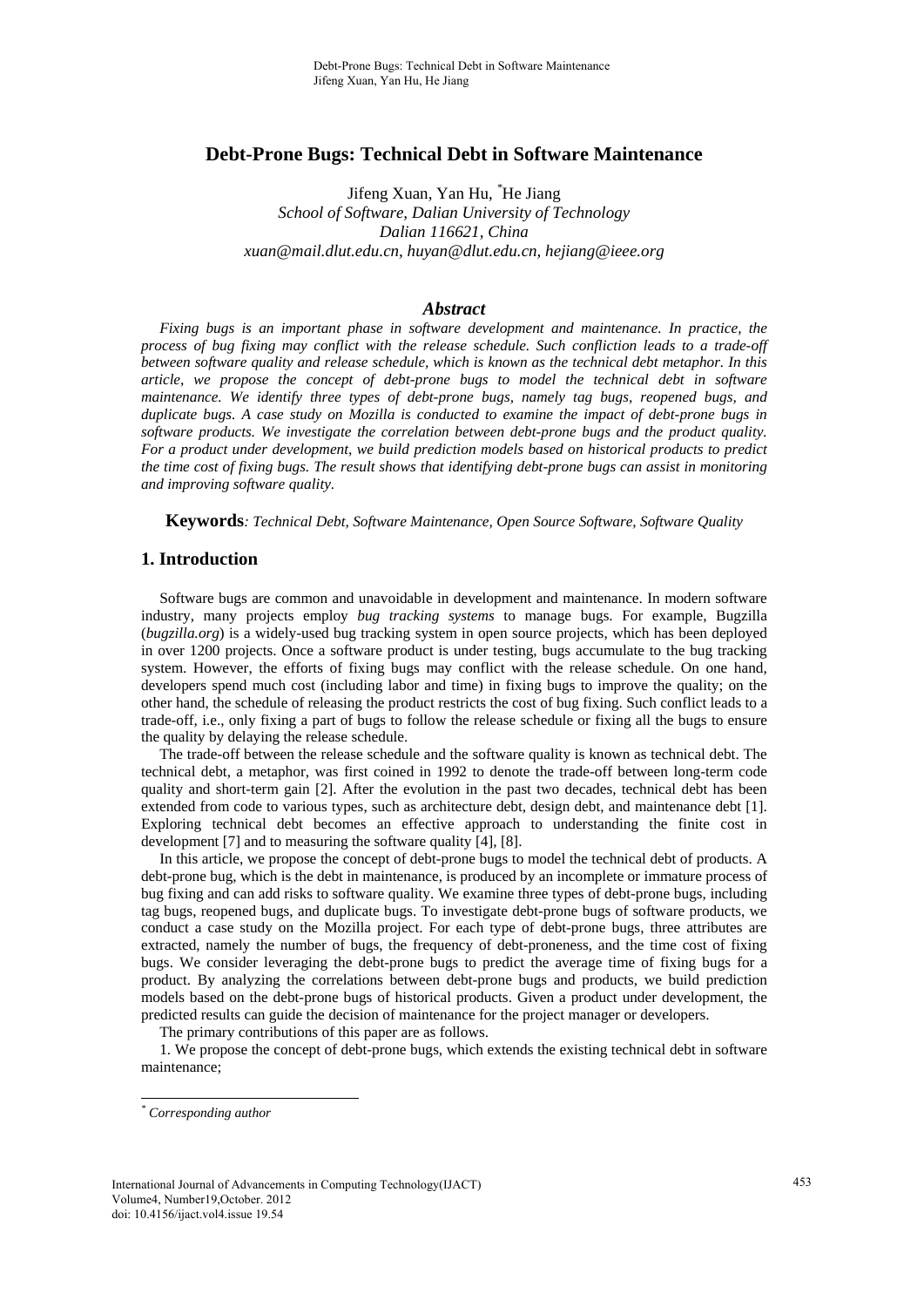2. We identify three types of debt-prone bugs of software products, namely tag bugs, reopened bugs, and duplicate bugs;

3. We conduct a case study on the Mozilla project to investigate the correlation between debt-prone bugs and software quality. We further build prediction models to predict the average time cost of fixing bugs for a given product. For industry, debt-prone bugs provide a platform to monitor and understand the software quality.

The remainder of this paper is organized as follows. Section 2 presents the background of bugs in a bug tracking system. Section 3 describes how to identify three types of debt-prone bugs. Section 4 conducts a case study on the Mozilla project. Section 5 states the threats to validity. Section 6 lists the related work. Section 7 concludes and presents the future work.

# **2. Background**

A bug tracking system (also known as an *issue tracking system* or a *bug repository*) is a database for collecting and managing bugs to support software maintenance. A bug is assigned with an ID and starts its lifecycle once a developer or tester submits it to the bug tracking system. The submitter of a new bug describes the problem in natural languages and reports the environment, which may be helpful to find the root cause. Then any developer, who is interested in this bug, can make comments to facilitate the process of bug fixing, e.g., adding details for reproducing the bug or creating a patch. For a bug, the description and the comments direct support the process of fixing this bug. According to the process of fixing bugs, developers label a bug with various statuses, including new, fixed, and invalid, etc (in this article, the term *fixing* is used in a board sense, including adding a patch, identifying an invalid bug, or closing a never-fixed bug, etc.). Figure 1 presents a bug in the Mozilla project (a large-scale open source project, *mozilla.org*). This bug aims to add implementation to the layers for plugins (for details, see *https://bugzilla.mozilla.org/show\_bug.cgi?id=556487*). In Comment 21, a developer proposes a patch to fix the bug; in Comment 24, another developer makes comments on this patch.





**Figure 1**. Snapshot of a bug in Mozilla and its two comments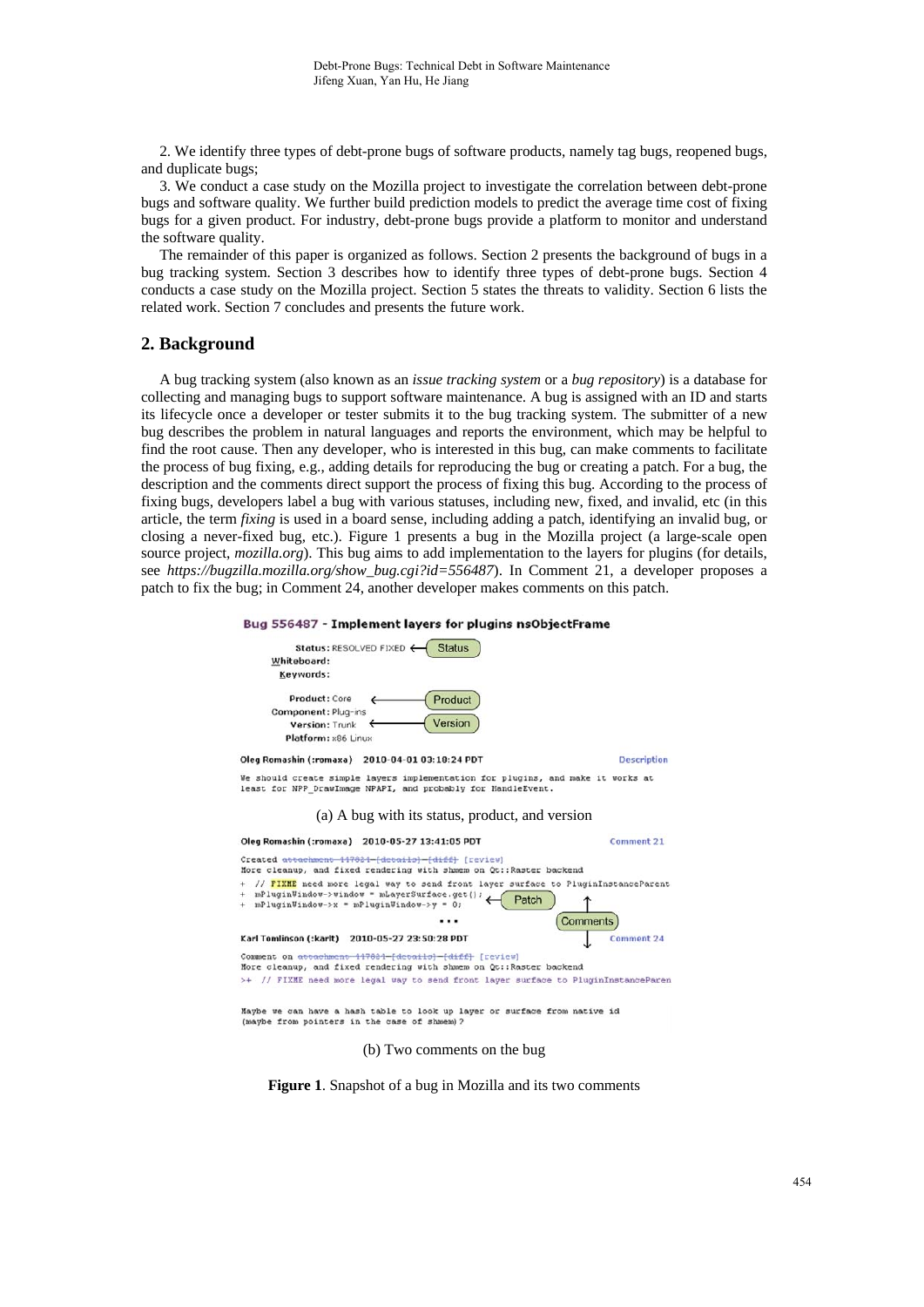Besides the status of a bug, the bug tracking system records the related product and its version. In a software project, a product is a sub-project, which can be either an individual software package (e.g., Product Firefox, a web browser in Mozilla) or a dependent model in the project (e.g., Product Core in Figure 1, a kernel model for other products). Many products have version numbers (e.g., Firefox 8.0) while several products may live in a long-term lifecycle and only have one version name trunk (i.e., a continuously existing product). To simplify the following statements, we use a product to denote a product with its version.

# **3. Identifying Debt-Prone Bugs**

In this article, a debt-prone bug refers to a software bug, which is caused by an incomplete or immature process of bug fixing (e.g., inadequate efforts due to limited cost). Such bugs can be viewed as the debt in bug fixing, which can weaken the product quality and needs extra cost for further handling. For example, restricted by of the release time, developers have to fix bugs under pressure. This fact leads to incomplete bug fixing or even some new bugs, which are hidden in the release [17]. In our work, we present three types of debt-prone bugs, namely tag bugs, reopened bugs, and duplicate bugs.

# **3.1 Tag Bugs**

In software development, developers usually use tags to annotate the code. A widely used tag is TODO. As its name suggests, a TODO tag indicates the task, which should be done in future work. Adding TODO tags to code is caused by various reasons, such as the lack of ideas for implementing a feature or the ending of a workday. Developers usually insert TODO tags to prompt the unfinished work. However, as the accumulation of TODO tags in code, some of the TODO tags may be forgotten, or even become bugs [9]. In our work, we label the bugs which are caused by such tags as debt-prone bugs. Besides the TODO tag, we check two other kinds of tags, i.e., FIXME and XXX. In Mozilla, a FIXME tag denotes the potential problematic code in the current implementation while a XXX tag denotes a bad style or structure in code. Taken the FIXME tag in Figure 1 as an example, the patch in Comment 21 adds a FIXME tag to denote the need of the correct implementation. Then in Comment 24, a new solution is proposed to handle such FIXME tag. Therefore, the patch in Comment 21 cannot completely fix the bug, but provides a new bug for further handling. In other words, a patch with a FIXME tag is a compromise between the maintenance cost and the potential problematic code. We denote a bug caused by the tag TODO, FIXME, or XXX as a tag bug, which is listed as the first type of debt-prone bugs.

#### **3.2 Reopened Bugs**

In bug tracking systems, a bug may be solved by developers, but reopened later. Such bugs are called reopened bugs. In a typical reopened bug, its status may change as follows, assigned to a new developer, fixed by the developer, reopened by another developer, and fixed by such second developer. In such a bug, unless the bug has been really fixed, it is hard to find out whether this bug is resolved. The causes for reopenings include the unclear description of bugs and the insufficient information for reproducing bugs. Existing study finds out that the time cost of reopened bug is longer than that of other bugs, especially bugs with multiple times of reopenings [5]. We consider reopened bugs, i.e., the bugs caused by the reopening, as the second type of debt-prone bugs. Note that in Mozilla, a reopened bug has only one bug ID, although it has been opened more than once. A reopened bug can refer to either the incompletely fixed bug (which causes the reopening) or the newly opened one. In this article, we focus on the latter one, i.e., the newly opened bugs, caused by former bugs.

#### **3.3 Duplicate Bugs**

A duplicate bug is a new bug, which has the same root cause of an existing bug (called a master bug) in the bug tracking system. Duplicate bugs can be divided into two categories. One contains the duplicate description of the same failure as a master bug; the other contains a different failure, which is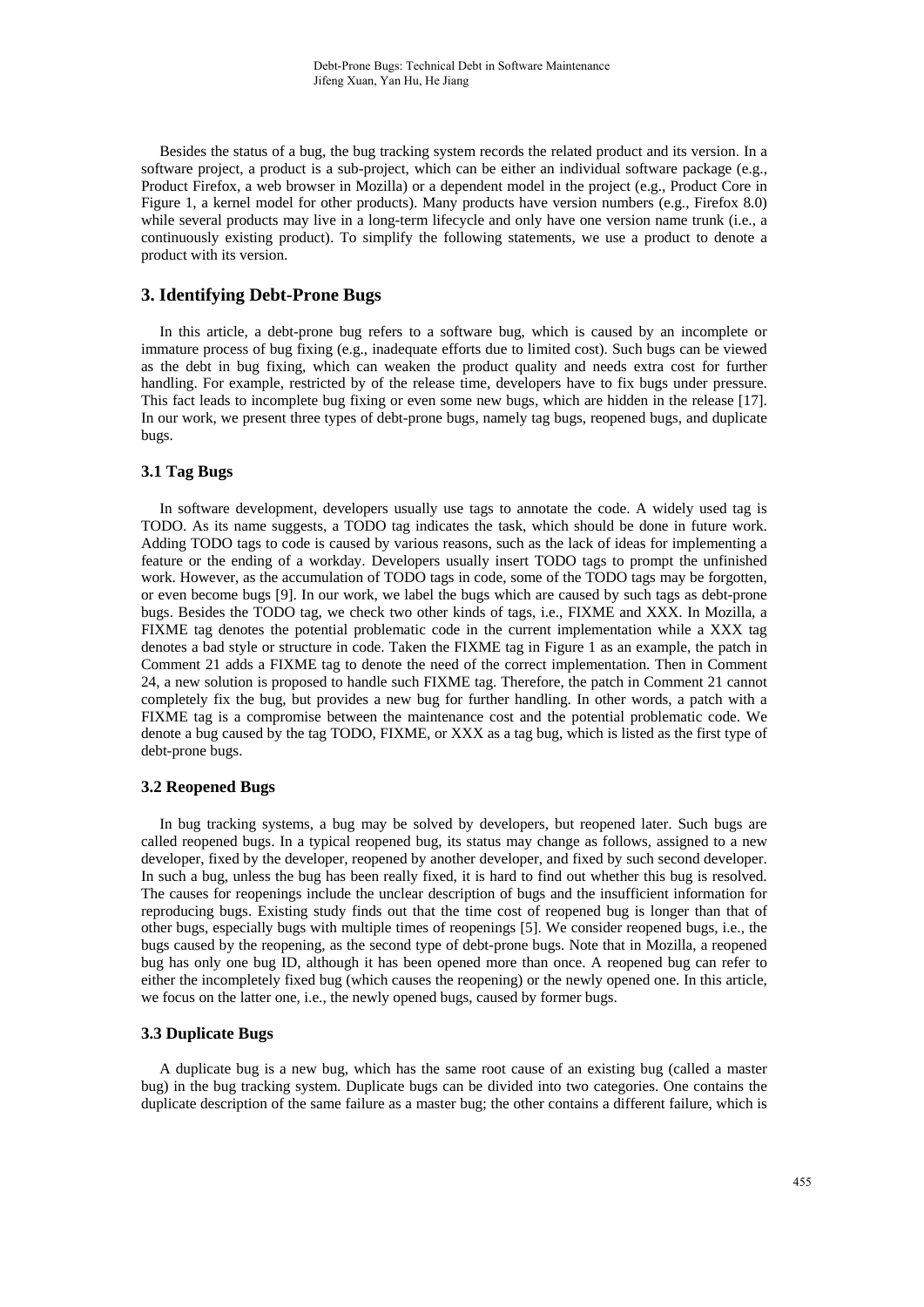originated from the same root cause as a master bug [3]. The first category is caused by immature search techniques while the second category suffers from the lack of knowledge about existing bugs [10]. Ideally, if a developer is familiar with all the existing bugs, the duplicate ones can be avoid. However in practice, developers cannot examine all the existing bugs to determine whether a new bug matches an existing one. Since duplicate bugs are caused by the inadequate examination, we consider duplicate bugs as the third type of debt-prone bugs. In the bug tracking system, a duplicate bug is assigned with a new bug ID, i.e., a new bug different from existing bugs. Moreover, in practice, multiple duplicate bugs may share one master bug. For example, if a bug B is the duplicate of a bug A, and a bug C is the duplicate of B, then A is the master of bugs B and C. It is helpful to explore the root cause of duplicate bugs by identifying the master bug [3].

Among the above three types of debt-prone bugs, a tag bug or a reopened bug shares the bug ID with an existing bug, which induces the debt to the products. Thus, tag bugs and reopened bugs will extend the time cost of bug fixing but not enlarge the number of bugs to products. In contrast, duplicate bugs will enlarge the number of bugs. Due to the rise of the number of bugs, the total time of fixing bugs is also enlarged by the duplicate bugs.



(a) Ratio of products according to the number of bugs in each product (denoted with n).



(b) Ratio of each type of debt-prone bugs in products

**Figure 2.** The 160 products and their debt-prone bugs in Mozilla

# **4. A Case Study on the Mozilla Project**

Growing debt affects the quality of software products and slows down the development [15]. Measuring software bugs is a good method for monitoring the software quality [14]. In the following part of this article, we conduct a case study on the Mozilla project to investigate the impacts of debtprone bugs on software quality. We collect all the bugs of Mozilla from 1998 to the end of 2010 and classify all these bugs according to their related products. We extract three types of debt-prone bugs of each product. For reopened bugs and duplicate bugs, we collect bugs according to the identifiers, which are provided by the bug tracking system; for tag bugs, we search the tags TODO, FIXME, and XXX in comments and manually validate whether these tags induce new bugs. In total, 599870 bugs and 567 products are collected. We remove the products with less than 100 bugs to avoid the interference of small-scale products. Then 160 products are left for the experiments. These 160 products consist of 596495 bugs, including 1895 tag bugs, 32482 reopened bugs, and 142643 duplicate bugs. In Figure 2, we present the statistics of products and debt-prone bugs in each product. As shown in Figure  $2(a)$ ,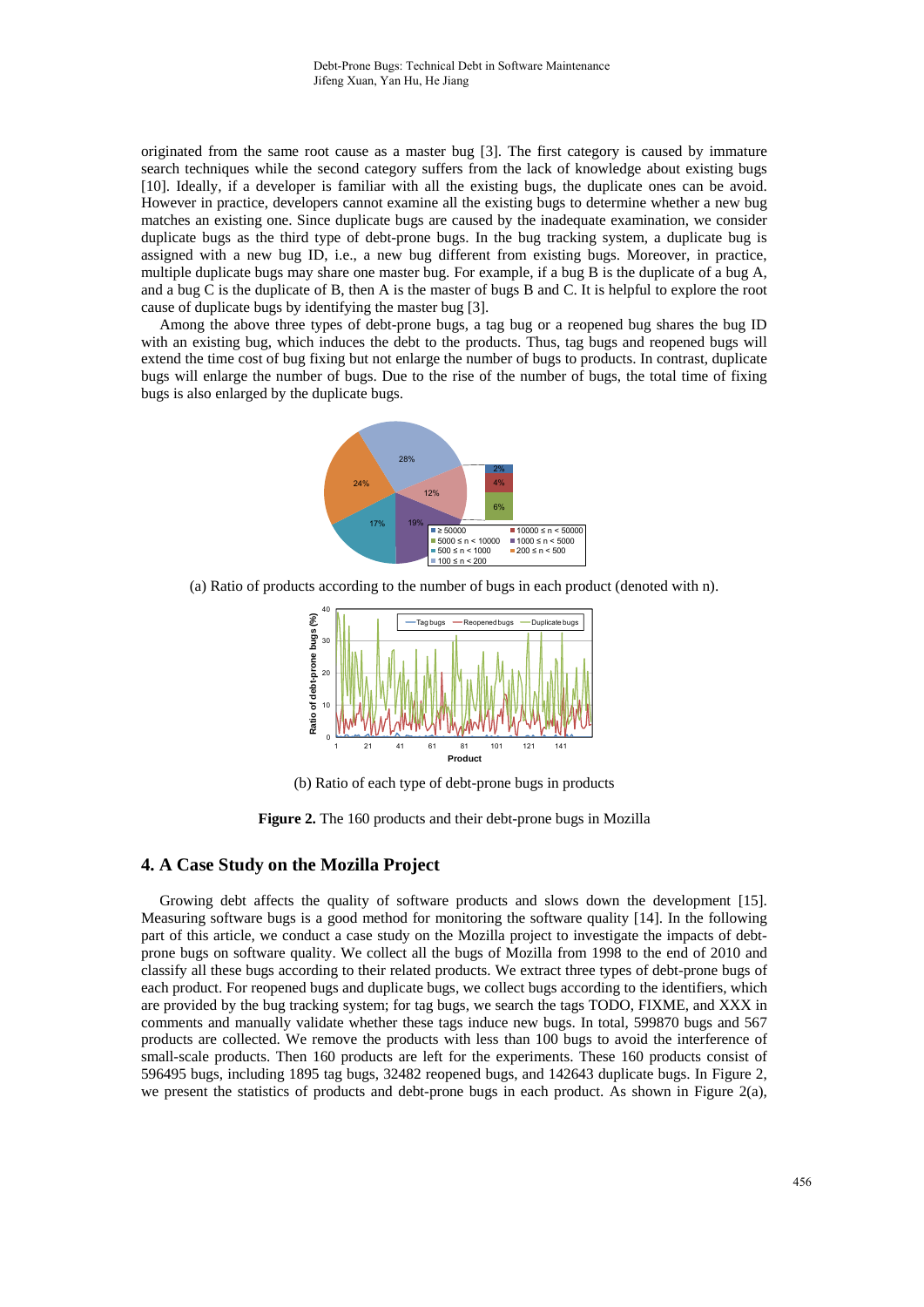88% of products have more than 100 and less than 5000 bugs; as in Figure 2(b), duplicate bugs account for a larger percentage than the other two types of debt-prone bugs.

### **4.1 Framework**

Bug fixing can be viewed as a similar activity of implementing requirements by adding new features to software products [12]. From the perspective of software maintenance, debt-prone bugs are factors of low quality, which are caused by incomplete software process; from the perspective of requirements engineering, debt-prone bugs restrict the improvement of existing products. In this article, we employ debt-prone bugs to understand the debt in development and to improve software products. We investigate attributes of debt-prone bugs in software products and predict the average time cost of bug fixing for a product under development.

First, we characterize the debt-prone bugs with three attributes, namely the number of bugs, the frequency of debt-proneness, and the time cost of fixing bugs. Given a product, we extract such three attributes for each type of debt-prone bugs to indicate the technical debt. The study on these attributes indicates that these attributes can impact the average time cost of fixing bugs in the product.

Second, machine learning algorithms (e.g., the linear regression) are employed to train prediction models based on attributes and average fixing time of historical products. For a product under development, we can collect its known debt-prone bugs for prediction models and then predict the potential average time of fixing all bugs. The predicted result can guide the project manager and developers to monitor the software quality and to make a decision on the future work. For example, if too much time is cost in fixing bugs, it is necessary to adopt better management and project schedule.





**Figure 3.** Extracting attributes for debt-prone bugs of software products

## **4.2 Attribute Calculation**

In Figure 3, we present the framework of building prediction models with extracted attributes of debt-prone bugs. Among three attributes of each type of debt-prone bugs, the first attribute, i.e., the number of bugs, denotes the total number of bugs within this type. The second attribute, i.e., the frequency of debt-proneness, is calculated to denote the times of debts. For a tag bug, the frequency denotes how many tag bugs appear within one bug ID; for a reopened bug, the frequency denotes the number of reopenings in one bug ID; for a duplicate bug, the frequency is the number of duplicate bugs, which are due to the same root cause. We count the frequency for a product with the average frequency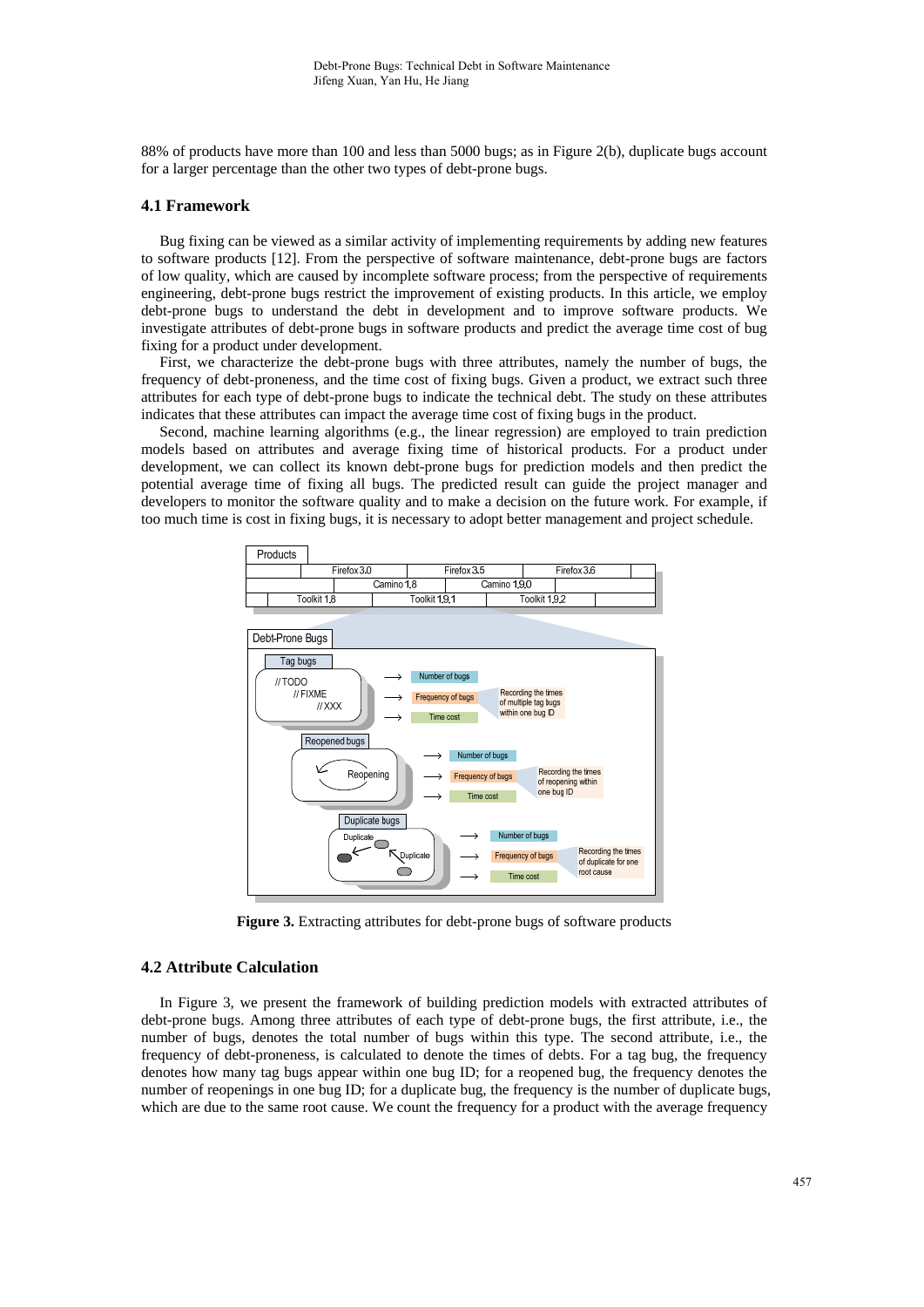of all the bugs in one type. The third attribute is the time cost of fixing bugs, which is spent on fixing each type of bugs in this product. For one bug, we count days from the date when the bug is assigned to a developer to the date when the final change is done to the bug.

The attributes in our work is a kind of software metrics [16], [18], which is employed to measure the software quality. For each product, we extract the values of nine attributes and consider these attributes are helpful to model the quality of products in Mozilla.

#### **4.3 Correlation Analysis**

The time cost of bug fixing is an important indicator to measure the quality for software products [6]. We consider employing debt-prone bugs to predict the average time cost of fixing all the bugs in a product. We use the Pearson correlation coefficient [11] to investigate the relationship between the attributes of debt-prone bugs and the time cost in a product. Figure 4 presents the details of the correlation. As shown in Figure 4, the attributes, time cost of reopened bugs and time cost of duplicate bugs provide the strong correlation; time cost of tag bugs provides the modest correlation; frequency of tag bugs and frequency of reopened bugs provide the weak correlation. In other words, among all the attributes, the time cost of duplicate bugs can be viewed as the strongest correlated factor to the average time cost of fixing bugs in a product. A potential reason for this fact is that the ratio of duplicate bugs is larger than those of the other two types of debt-prone bugs.



Attribute

| Correlation | Negative             | Positive           |
|-------------|----------------------|--------------------|
| None        | -0.1≤r≤0.1           |                    |
| Weak        | $-0.3 \le r \le 0.1$ | $0.1 < r \leq 0.3$ |
| Modest      | $-0.5 \le r < 0.3$   | $0.3 < r \leq 0.5$ |
| Strong      | $-1.0 \le r < 0.5$   | $0.5 < r \leq 1.0$ |

(b) Pearson correlation coefficient for each attribute

(b) Correlation level for the value of coefficient

**Figure 4.** Correlation coefficient between attributes and average time cost of fixing bugs in products

### **4.4 Average Time Cost Prediction**

We aim to use the attributes of debt-prone bugs to predict the average time cost of bug fixing for a given product. In detail, we first train prediction models with the existing products. Then, for a new product, e.g., a product under development or to be released, we collect all the known debt-prone bugs and use the above model to predict the time cost of fixing bugs. According to the predicted value, the project manager and developers can make a decision on the future work. In Table 1, we present the results of predicting the time cost of fixing bugs on 160 products. We examine the results of prediction models based on three machine learning algorithms, namely the multilayer perceptron (an artificial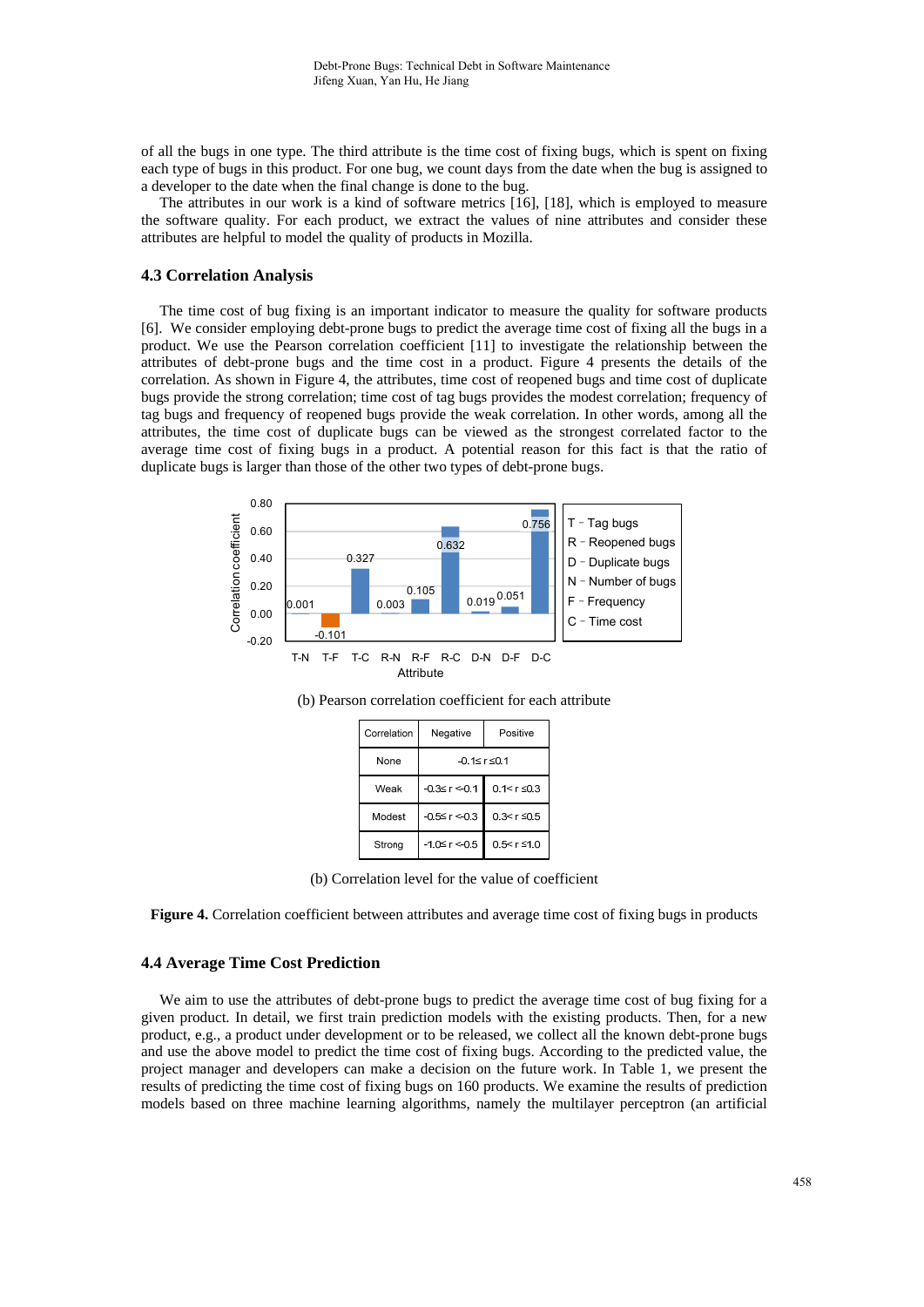neural network), the model tree (a decision tree), and the linear regression (a linear optimization model). The evaluation of results is based on 10-fold cross-validation (an evaluation method) and the implementation is based on a machine learning tool, Weka [11]. Among the three prediction models, the linear regression has the best result, with the highest correlation coefficient (i.e., the most correlated values to the real ones) and the lowest root relative squared error (i.e., the least relative error). The predicted results by the model tree and the linear regression are acceptable, but have large relative error. To improve the accuracy of prediction, it is helpful to extract detailed attributes for characterizing the debt-prone bugs.

**Table 1.** Results of predicting average time cost of fixing bugs with three prediction models

| <b>Prediction model</b> | Average time cost              |                             |
|-------------------------|--------------------------------|-----------------------------|
|                         | <b>Correlation coefficient</b> | Root relative squared error |
| Multilayer perceptron   | 0.699                          | 81.86 %                     |
| Model tree              | 0.792                          | 60.74 %                     |
| Linear regression       | 0.804                          | 59.10 %                     |

# **5. Threats to Validity**

In this article, two aspects of threats should be further validated, namely the multiple-type debtprone bugs and the prediction models based on debt-prone bugs.

First, we identify the debt-prone bugs to understand the technical debt of software products. We collect three types of debt-prone bugs to conduct the case study. However, several bugs may belong to multiple types. For example, a bug could be both a tag bug and a duplicate bug. In our study, the attributes of such multiple-type bugs are respectively counted and are overrated for each type of bugs. To avoid such overrating, we can either force each bug in only one type or propose a specified type to denote multiple-type bugs, which are shared in multiple types.

Second, we present the correlation between the debt-prone bugs and the quality of software products. We predict the average time cost of bug fixing for products with known debt-prone bugs. Since the predicted results cannot equals to the real values, we do not claim that the project manager or developers need to completely make predictions with our models. Based on the case study, we want to provide an approach to guide the manger or developers, i.e., how to monitor and understand the quality of products with debt-prone bugs. Moreover, our prediction models with debt-prone bugs can be transferred to predict other potential values of software quality.

## **6. Related Work**

To our knowledge, no existing work has explored the technical debt by characterizing the bugs of software products. The related work of this paper can be divided into two categories, namely the technical debt in software maintenance and the software bug tracking system.

Guo et al. [4] have examined the technical debt in software maintenance with an exploratory case study on a real application. Zazworka et al. [15] describe how to identify the impacts of software quality with the technical debt. To further understanding the technical debt in software engineering, Brown et al. [1] summarize the state of art in managing technical debt in software systems and present the potential future work.

In bug tracking systems, Storey et al. [9], Wang et al. [10], and Guo et al. [5] have studied specified types of software bugs. Zimmermann et al. [14] examine the quality of bugs by questionnaires and design a predicted model to identify whether a bug is within high quality. Xuan et al. [13] investigate the developer prioritization in bug tracking systems and employ such prioritization to assist existing software tasks.

## **7. Conclusion and Future Work**

Technical debt is important to understand the compromise between software cost and quality. In this article, we focus on the debt-prone bugs, which are the debt in maintaining software products. Based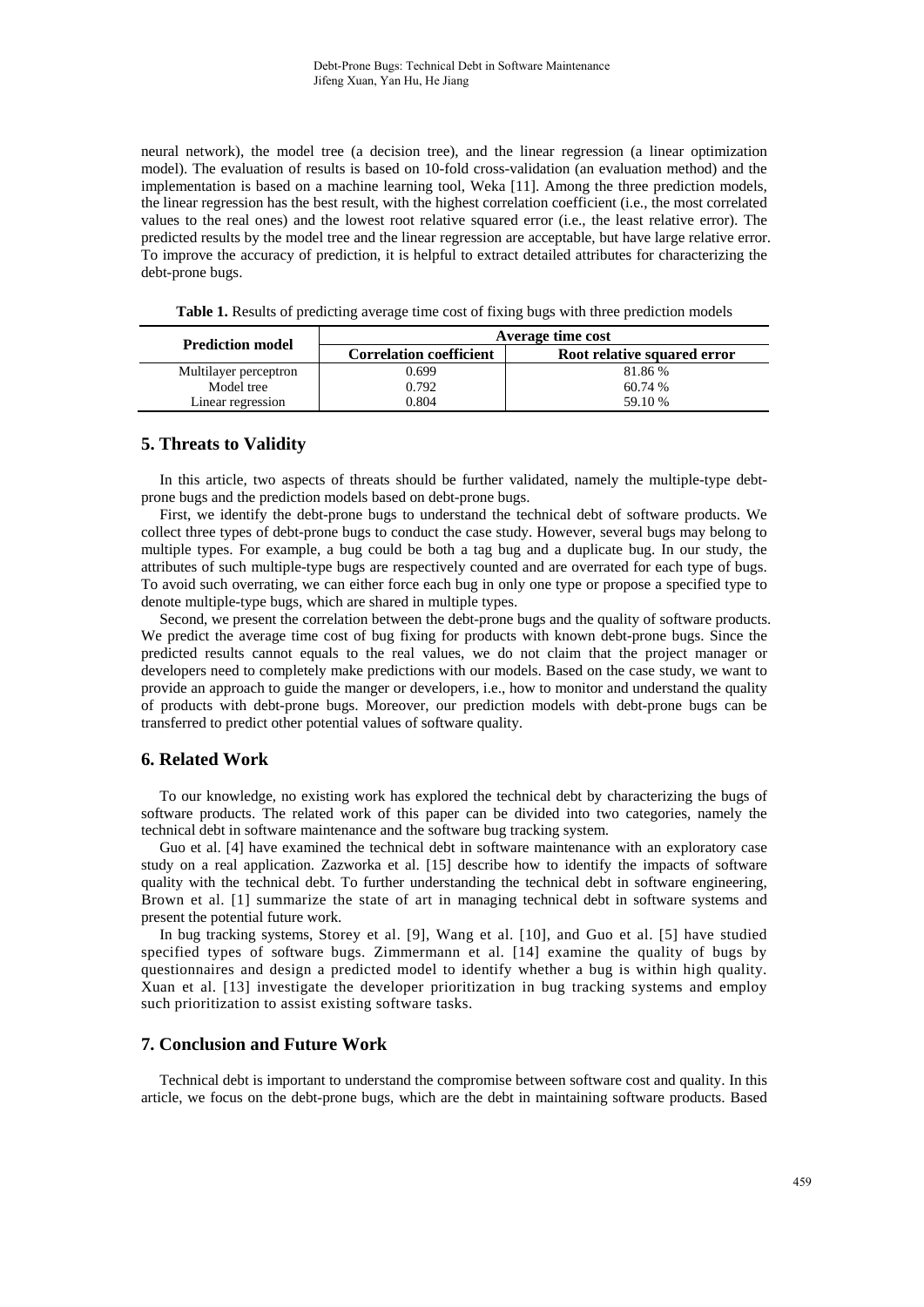on a case study on Mozilla, we investigate three types of debt-prone bugs. Prediction models are built on historical debt-prone bugs to predict the average time of bug fixing for products.

On the basis of our findings in debt-prone bugs, we consider the technical debt as potential factors for indicating software quality. This motivates our future work on exploring other types of debt-prone bugs. Moreover, we plan to extract more effective attributes of debt-prone bugs and further investigate the usage of the debt in software maintenance. Another future work is to combine the debt-prone bugs with the project scheduling. We plan to explore how to employ the debt-prone bugs to improve the process of maintenance.

## **8. Acknowledgments**

We thank Qingna Fan with Intel (Dalian) Ltd. for the helpful suggestions about the process of tracking issues. We thank Weiqin Zou, Jingxuan Zhang, and Jingyuan Cai with Dalian University of Technology for their help on manual validation of tag bugs. This work is partially supported by the National Natural Science Foundation of China under grants 61175062, 60805024, and 61033012, and the Fundamental Research Funds for the Central Universities under Grant No. DUT12JR02.

# **9. References**

- [1] Nanette Brown, Yuanfang Cai, Yuepu Guo, Rick Kazman, Miryung Kim, Philippe Kruchten, Erin Lim, Alan MacCormack, Robert Nord, Ipek Ozkaya, Raghvinder Sangwan, Carolyn Seaman, Kevin Sullivan, Nico Zazworka, "Managing Technical Debt in Software-Reliant Systems", In Proceedings of the FSE/SDP Workshop on Future of Software Engineering Research (FoSER '10), pp. 47-52, 2010.
- [2] Ward Cunningham, "The WyCash Portfolio Management System", In Addendum to Proceedings of the 7th Annual Conf. Object-Oriented Programming Systems, Languages, and Applications (OOPSLA '92), pp. 29-30, 1992.
- [3] Yguaratã Cerqueira Cavalcanti, Paulo Anselmo da Mota Silveira Neto, Daniel Lucrédio, Tassio Vale, Eduardo Santana de Almeida, Silvio Romero de Lemos Meira, "The Bug Report Duplication Problem: An Exploratory Study", Software Quality Journal, to appear.
- [4] Yuepu Guo, Carolyn Seaman, Rebeka Gomes, Antonio Cavalcanti, Graziela Tonin, Fabio Q. B. Da Silva, Andre L. M. Santos, Clauirton Siebra, "Tracking Technical Debt - An Exploratory Case Study", In Proceedings of the 27th IEEE Int'l. Conf. Software Maintenance (ICSM '11), pp. 528- 531, 2011.
- [5] Philip J. Guo, Thomas Zimmermann, Nachiappan Nagappan, Brendan Murphy, "Characterizing and Predicting Which Bugs Get Fixed: An Empirical Study of Microsoft Windows", In Proceedings of the 32nd Int'l. Conf. Software Engineering (ICSE '10), pp. 495-504, 2010.
- [6] Pieter Hooimeijer, Westley Weimer, "Modeling Bug Report Quality", In Proceedings of the 22nd IEEE/ACM Int'l. Conf. Automated Software Engineering (ASE '07), pp. 34-43, 2007.
- [7] Forrest Shull, "Perfectionists in a World of Finite Resources," IEEE Software, vol. 28, no. 2, pp. 4-6, 2011.
- [8] Carolyn B. Seaman, Yuepu Guo, "Measuring and Monitoring Technical Debt", Advances in Computers, vol. 82, pp. 25-46, 2011.
- [9] Margaret-Anne Storey, Jody Ryall, R. Ian Bull, Del Myers, Janice Singer, "TODO or To Bug: Exploring How Task Annotations Play a Role in the Work Practices of Software Developers", In Proceedings of the 30th Int'l. Conf. Software Engineering (ICSE '08), pp. 251-260, 2008.
- [10]Xiaoyin Wang, Lu Zhang, Tao Xie, John Anvik, Jiasu Sun, "An Approach to Detecting Duplicate Bug Reports Using Natural Language and Execution Information", In Proceedings of the 30th Intl. Conf. Software Engineering (ICSE '08), pp. 461-470, 2008.
- [11]Ian H. Witten, Eibe Frank, Mark A. Hall, "Data Mining: Practical Machine Learning Tools and Techniques", 3rd ed., Morgan Kaufmann, USA, 2011.
- [12]Jifeng Xuan, He Jiang, Zhilei Ren, Zhongxuan Luo, "Solving the Large Scale Next Release Problem with a Backbone Based Multilevel Algorithm", IEEE Trans. Software Engineering, to appear.